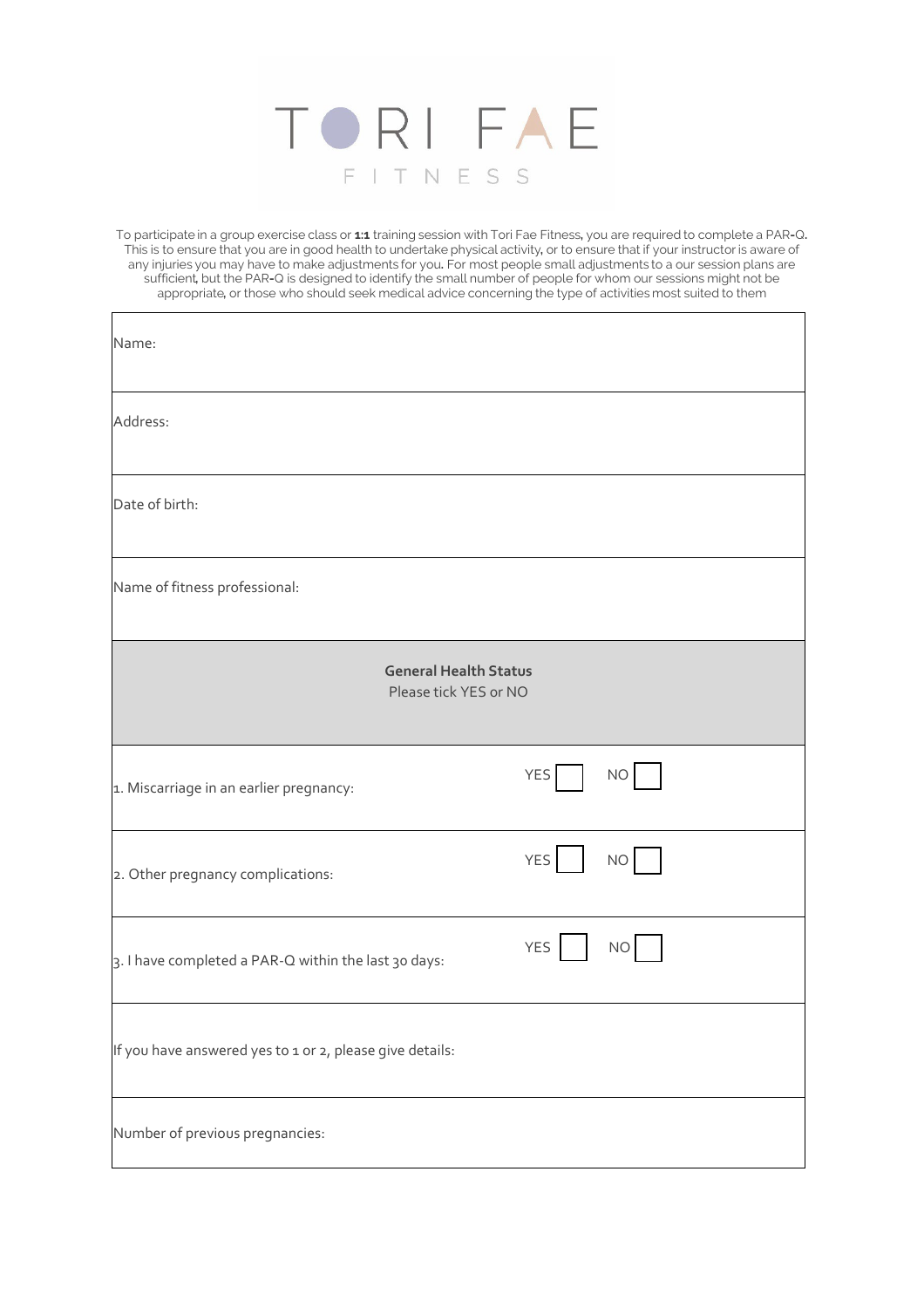# **Status of current pregnancy**

| Due date:                                                    |                                                                   |            |           |  |  |
|--------------------------------------------------------------|-------------------------------------------------------------------|------------|-----------|--|--|
|                                                              | 1. Have you experienced marked fatique?                           | <b>YES</b> | <b>NO</b> |  |  |
|                                                              | 2. Have you experienced bleeding from the vagina (spotting)?      | <b>YES</b> | <b>NO</b> |  |  |
|                                                              | 3. Have you experienced unexplained faintness or dizziness?       | <b>YES</b> | <b>NO</b> |  |  |
|                                                              | 4. Have you experienced unexplained abdominal pain?               | <b>YES</b> | <b>NO</b> |  |  |
| calf of one leg?                                             | 5. Have you experienced sudden swelling, pain or redness in the   | <b>YES</b> | <b>NO</b> |  |  |
| headaches?                                                   | 6. Have you experienced persistent headaches or problems with     | <b>YES</b> | <b>NO</b> |  |  |
| face?                                                        | 7. Have you experienced sudden swelling of ankles, hands or       | <b>YES</b> | <b>NO</b> |  |  |
| sixth months?                                                | 8. Have you experienced absence of foetal movements after         | <b>YES</b> | <b>NO</b> |  |  |
|                                                              | 9. Have you experienced failure to gain weight after fifth month? | <b>YES</b> | NO.       |  |  |
| Activity habits during the past month                        |                                                                   |            |           |  |  |
|                                                              |                                                                   |            |           |  |  |
| 1. List any regular fitness/recreational activities:         |                                                                   |            |           |  |  |
| 2. Does your regular occupation (job/home) activity involve: |                                                                   |            |           |  |  |
| a)                                                           | Heavy lifting                                                     | <b>YES</b> | <b>NO</b> |  |  |
| b)                                                           | frequent walking/stair climbing                                   | <b>YES</b> | <b>NO</b> |  |  |
| C)                                                           | occasional walking (once an hour)                                 | <b>YES</b> | <b>NO</b> |  |  |
| d)                                                           | prolonged standing                                                | <b>YES</b> | <b>NO</b> |  |  |
| e)                                                           | mainly sitting                                                    | <b>YES</b> | <b>NO</b> |  |  |
| normal daily activity<br>f)<br><b>NO</b><br><b>YES</b>       |                                                                   |            |           |  |  |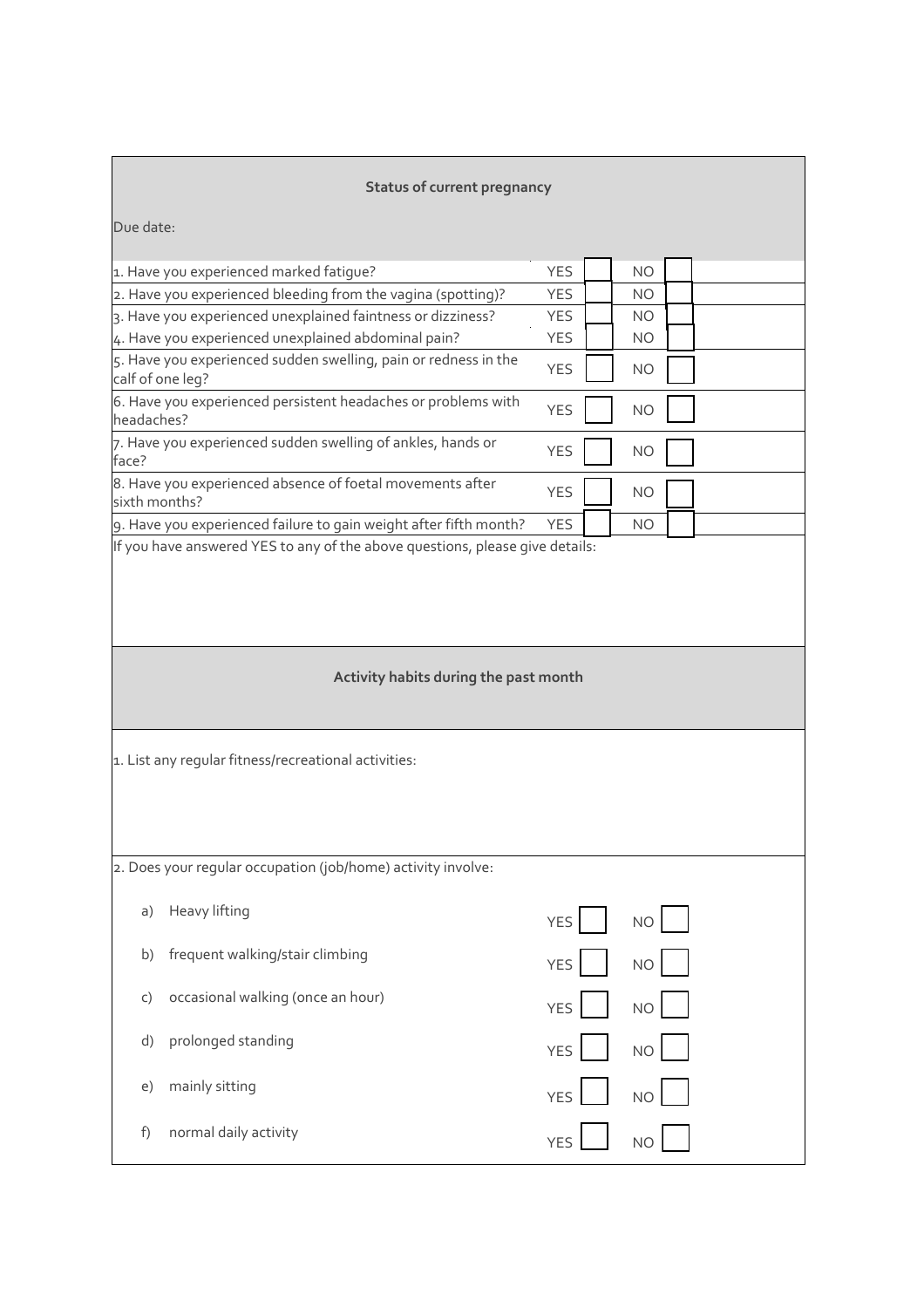| 3. Do you currently smoke tobacco?*                                                              | <b>NO</b><br><b>YES</b> |  |  |  |
|--------------------------------------------------------------------------------------------------|-------------------------|--|--|--|
| 4. Do you currently consume alcohol?*                                                            | <b>YES</b><br>NO        |  |  |  |
| <b>Physical activity intentions</b>                                                              |                         |  |  |  |
| What physical activity do you intend to do?                                                      |                         |  |  |  |
| *BLEACE NOTE, program women are strongly advised not to smale ar sensume alsohol during programs |                         |  |  |  |

\*PLEASE NOTE: pregnant women are strongly advised not to smoke or consume alcohol during pregnancy and during lactation.

## **Section C: Contraindications to exercise:**

*This section is to be completed by your health care professional* 

| Absolute contraindications                                                                                                          |            |  |                |  |  |  |  |
|-------------------------------------------------------------------------------------------------------------------------------------|------------|--|----------------|--|--|--|--|
| Does the patient have:                                                                                                              |            |  |                |  |  |  |  |
| 1. Ruptured membranes, premature labour                                                                                             | <b>YES</b> |  | <b>NO</b>      |  |  |  |  |
| 2. Persistent second or third trimester bleeding/placenta praevia                                                                   | <b>YES</b> |  | <b>NO</b>      |  |  |  |  |
| 3. Pregnancy-induced hypertension or pre-eclampsia                                                                                  | <b>YES</b> |  | <b>NO</b>      |  |  |  |  |
| 4. Incompetent cervix                                                                                                               | <b>YES</b> |  | <b>NO</b>      |  |  |  |  |
| 5. Evidence of intrauterine growth restriction                                                                                      | <b>YES</b> |  | <b>NO</b>      |  |  |  |  |
| 6. High-order pregnancy (triplets)                                                                                                  | <b>YES</b> |  | <b>NO</b>      |  |  |  |  |
| 7. Uncontrolled type-1 diabetes, hypertension or thyroid disease,<br>other serious cardiovascular, respiratory or systemic diseases | <b>YES</b> |  | <b>NO</b>      |  |  |  |  |
| <b>Relative contraindications</b>                                                                                                   |            |  |                |  |  |  |  |
| Does the patient have:                                                                                                              |            |  |                |  |  |  |  |
| 1. History of spontaneous abortion or premature labour in previous<br>pregnancies                                                   | <b>YES</b> |  | <b>NO</b>      |  |  |  |  |
| 2. Mild/moderate cardiovascular or respiratory disease (e.g.<br>chronic hypertension, asthma)                                       | <b>YES</b> |  | N <sub>O</sub> |  |  |  |  |
| 3. Anaemia or iron deficiency                                                                                                       | <b>YES</b> |  | <b>NO</b>      |  |  |  |  |
| 4. Malnutrition or eating disorder                                                                                                  |            |  | <b>NO</b>      |  |  |  |  |
| 5. Twin pregnancy after 28th week                                                                                                   |            |  | <b>NO</b>      |  |  |  |  |
| 6. Other significant medical conditions<br><b>YES</b><br><b>NO</b>                                                                  |            |  |                |  |  |  |  |